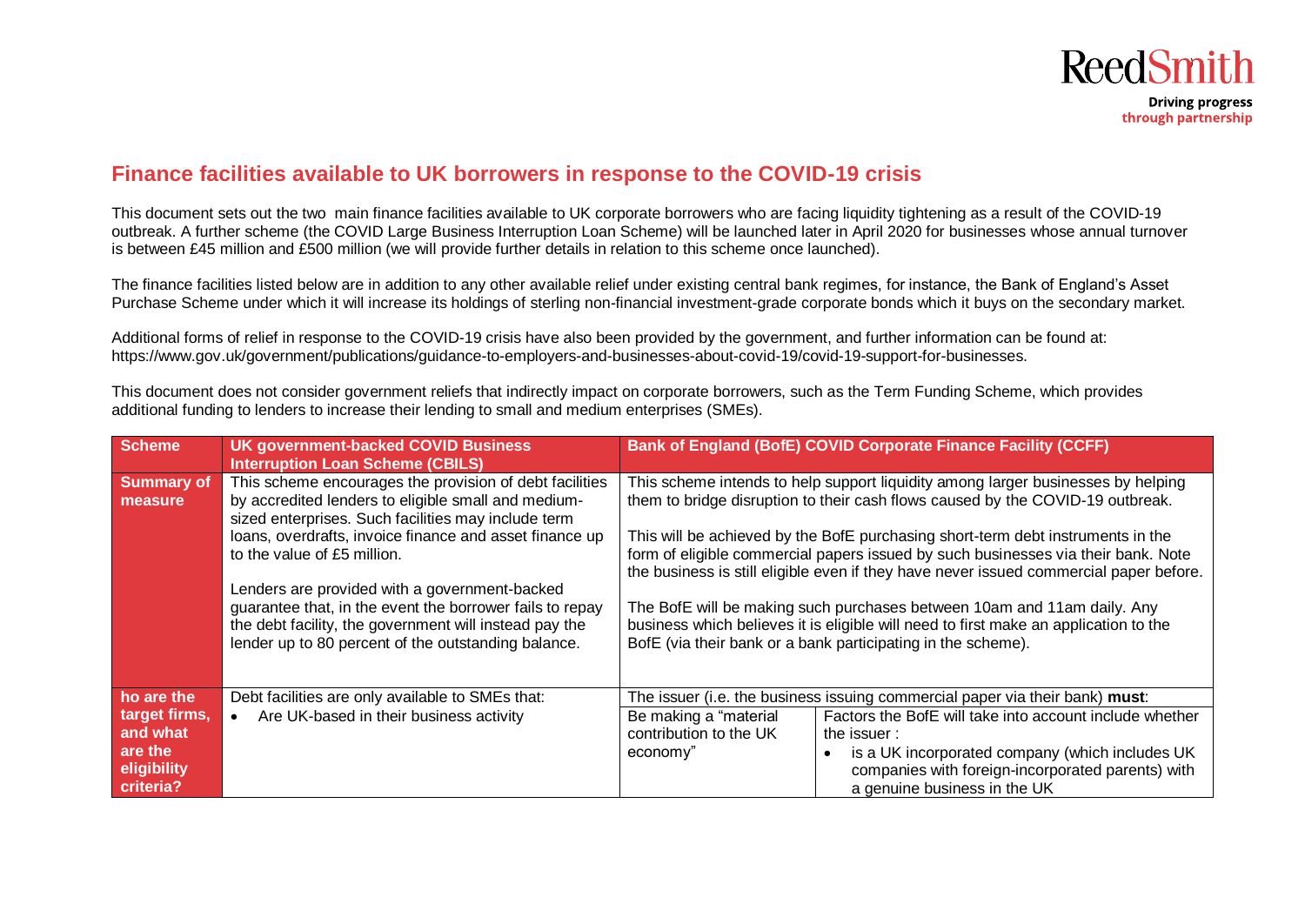| <b>Scheme</b> | UK government-backed COVID Business<br><b>Interruption Loan Scheme (CBILS)</b>                                                                                                                                                                                   | <b>Bank of England (BofE) COVID Corporate Finance Facility (CCFF)</b>                                                                                                                                   |  |
|---------------|------------------------------------------------------------------------------------------------------------------------------------------------------------------------------------------------------------------------------------------------------------------|---------------------------------------------------------------------------------------------------------------------------------------------------------------------------------------------------------|--|
|               | Have an annual turnover of up to £45 million (for<br>firms that form part of a group, $1$ this should be<br>calculated on a group basis taking into account the<br>position in the 12 months preceding the<br>application. More than one entity in the group can | is a significant employer in the UK<br>is headquartered in the UK<br>generates significant revenue in the UK<br>serves a large number of customers in the UK<br>has number of operation sites in the UK |  |

<sup>&</sup>lt;u>ness</u><br>I It is unclear what is meant by the term 'group'. The FAQs refer to a control relationship on a legal or de facto basis. Further guidance on what this actually means may be provided at a later date.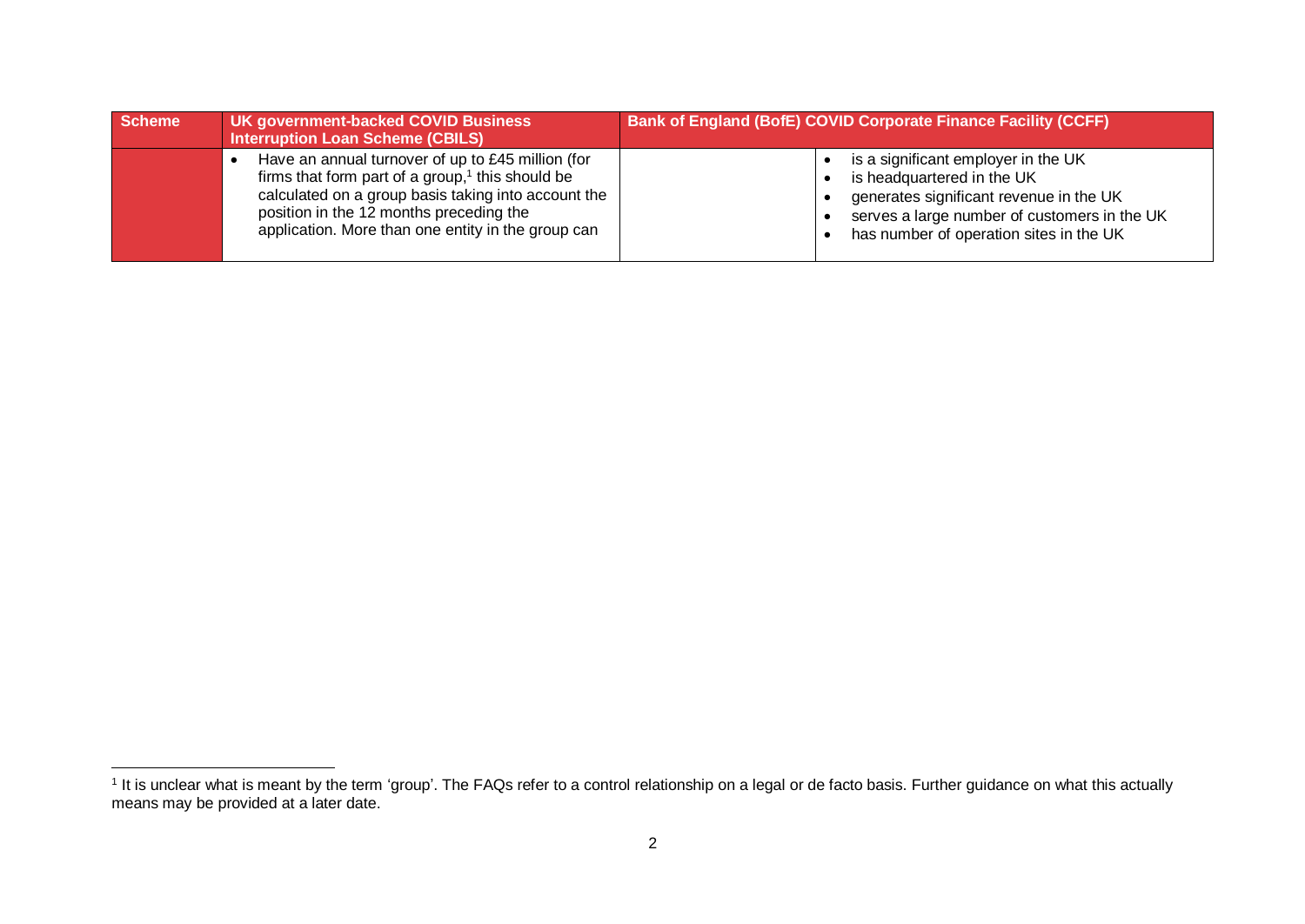| <b>Scheme</b> | <b>UK government-backed COVID Business</b>                                                                                                                                                                                                                                                                                                                                                                                                                                                                                                                                                                                                                                                                                                                                                                                                                                                                                                                                                                                                                                                                                                                                                                                                                                                                                              |                                                                                                        | Bank of England (BofE) COVID Corporate Finance Facility (CCFF)                                                                                                                                                                                                                                                                                                                                                                                                                                                                                                                                                                                                                                                                                                                                                                                                                                                                                                                                                                                                                                                                                                                                                                                                                                                                                                                                                                                         |
|---------------|-----------------------------------------------------------------------------------------------------------------------------------------------------------------------------------------------------------------------------------------------------------------------------------------------------------------------------------------------------------------------------------------------------------------------------------------------------------------------------------------------------------------------------------------------------------------------------------------------------------------------------------------------------------------------------------------------------------------------------------------------------------------------------------------------------------------------------------------------------------------------------------------------------------------------------------------------------------------------------------------------------------------------------------------------------------------------------------------------------------------------------------------------------------------------------------------------------------------------------------------------------------------------------------------------------------------------------------------|--------------------------------------------------------------------------------------------------------|--------------------------------------------------------------------------------------------------------------------------------------------------------------------------------------------------------------------------------------------------------------------------------------------------------------------------------------------------------------------------------------------------------------------------------------------------------------------------------------------------------------------------------------------------------------------------------------------------------------------------------------------------------------------------------------------------------------------------------------------------------------------------------------------------------------------------------------------------------------------------------------------------------------------------------------------------------------------------------------------------------------------------------------------------------------------------------------------------------------------------------------------------------------------------------------------------------------------------------------------------------------------------------------------------------------------------------------------------------------------------------------------------------------------------------------------------------|
|               | <b>Interruption Loan Scheme (CBILS)</b>                                                                                                                                                                                                                                                                                                                                                                                                                                                                                                                                                                                                                                                                                                                                                                                                                                                                                                                                                                                                                                                                                                                                                                                                                                                                                                 |                                                                                                        |                                                                                                                                                                                                                                                                                                                                                                                                                                                                                                                                                                                                                                                                                                                                                                                                                                                                                                                                                                                                                                                                                                                                                                                                                                                                                                                                                                                                                                                        |
|               | apply under CBILS provided the consolidated<br>group turnover does not exceed £45 million);<br>Generate more than 50 per cent of their turnover<br>$\bullet$<br>from trading activity<br>Will use the facility to primarily support trading in<br>$\bullet$<br>the UK<br>Have a borrowing proposal which, were it not for<br>$\bullet$<br>the COVID-19 pandemic, would be considered<br>viable by a lender<br>Must self-certify that they has been adversely<br>$\bullet$<br>impacted by COVID-19<br>The persons that are able to benefit from the CBILS<br>comprise the following, provided their business activity<br>is operated through a business account:<br>Sole traders<br>$\bullet$<br>Freelancers<br>$\bullet$<br>Body corporates<br>$\bullet$<br>Limited partnerships<br>$\bullet$<br>Limited liability partnerships<br>$\bullet$<br>Any other legal entity carrying out business in the<br>$\bullet$<br>UK with an annual turnover up to £45 million<br>The following trades and organisations cannot apply:<br><b>Banks</b><br>$\bullet$<br>Insurers and reinsurers (but not insurance brokers)<br>$\bullet$<br>Public-sector bodies<br>$\bullet$<br>Further education establishments<br>$\bullet$<br>Employer, professional, religious or political<br>$\bullet$<br>membership organisations<br>Trade unions<br>$\bullet$ | Be able to demonstrate<br>that it was in "sound<br>financial health" prior to<br>the COVID-19 pandemic | This translates as an issuer who, as of 1 March 2020,<br>had a short or long-term rating of investment grade.<br>There are different ways issuers may be able to<br>demonstrate they were 'investment grade':<br>1. By having or acquiring a public investment grade<br>rating from one of the major credit ratings agencies<br>(S&P, Moody's, Fitch or DBRS Morningstar). An<br>investment grade rating means either: (i) a short-term<br>credit rating of A3/P3/F3/R3 or above; or (ii) a long<br>term credit rating of BBB-/Baa3/BBB-/BBB (low) or<br>above. Note that if multiple ratings have been obtained;<br>it is the lowest rating that will be considered and must<br>also be equivalent to investment grade.<br>2. In the event an issuer does not have a public credit<br>rating, by applying to the BofE for a credit rating (which<br>will essentially be achieved by the BofE aggregating<br>estimates from the largest UK banks). An issuer<br>thinking of this route should first check with their main<br>bank if their business was rated by the bank as<br>investment grade internally.<br>3. In the event an issuer believes it is unlikely they<br>were rated investment grade by multiple banks; by<br>seeing an assessment from one of the major creit<br>rating agencies mentioned above (with such<br>assessment considering the position as of 1 March<br>2020) which can then be shared with the BofE and HM<br>Treasury. |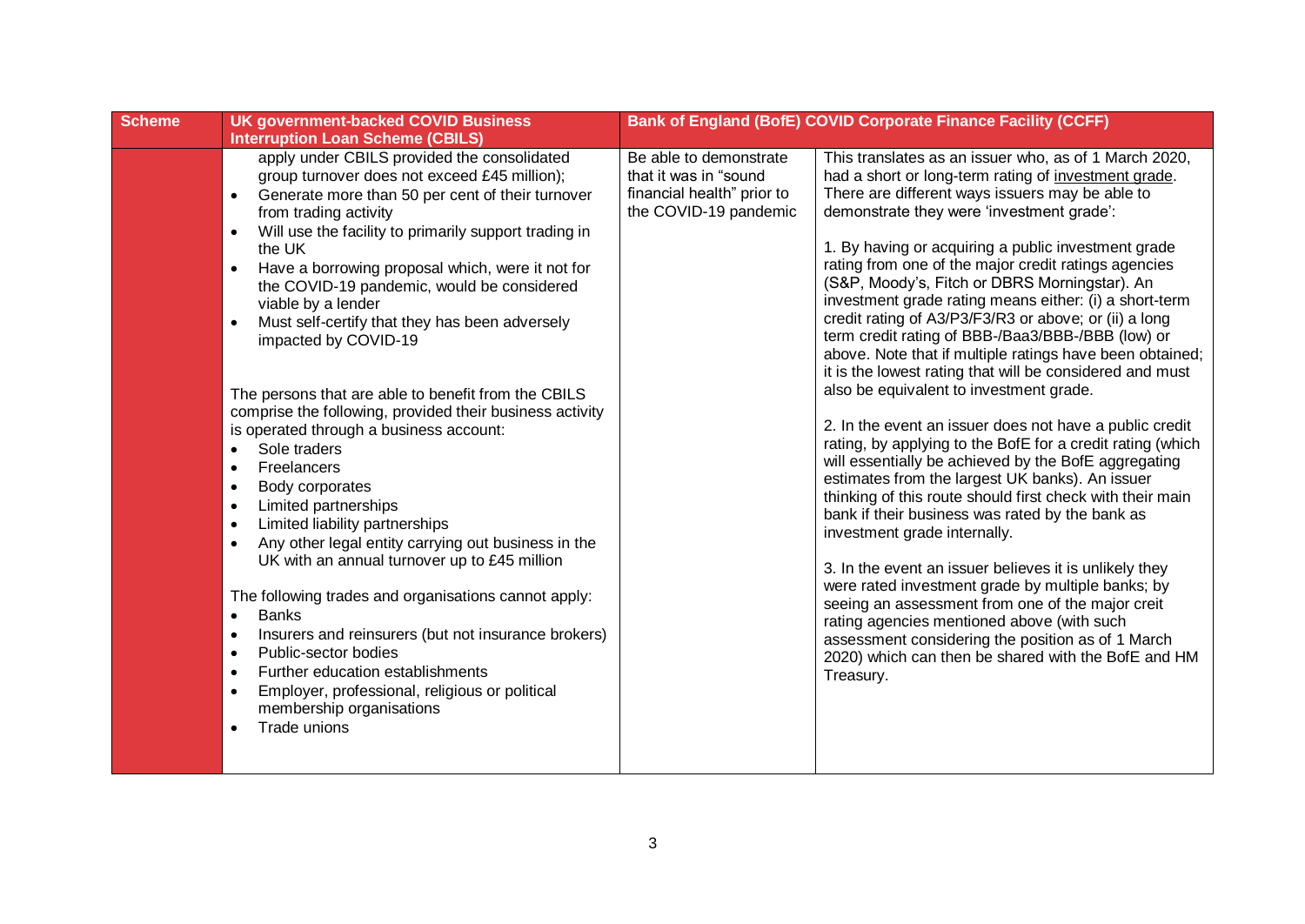| <b>Scheme</b>                                                          | <b>UK government-backed COVID Business</b>                                                                                                                                                                                                                                                                                                                                                                                                                                                                           |                                                                                                    | Bank of England (BofE) COVID Corporate Finance Facility (CCFF)                                                                                                                                                                                                                                                                                                                                                                                                                                                                                                                                                                                                                                                                                                             |
|------------------------------------------------------------------------|----------------------------------------------------------------------------------------------------------------------------------------------------------------------------------------------------------------------------------------------------------------------------------------------------------------------------------------------------------------------------------------------------------------------------------------------------------------------------------------------------------------------|----------------------------------------------------------------------------------------------------|----------------------------------------------------------------------------------------------------------------------------------------------------------------------------------------------------------------------------------------------------------------------------------------------------------------------------------------------------------------------------------------------------------------------------------------------------------------------------------------------------------------------------------------------------------------------------------------------------------------------------------------------------------------------------------------------------------------------------------------------------------------------------|
|                                                                        | <b>Interruption Loan Scheme (CBILS)</b><br>Note that on 1 April 2020, the Finance and Leasing<br>Association (FLA) published a statement clarifying that<br>following discussions with the government (via the<br>British Business Bank (BBB)), independent and non-<br>bank lenders will be able to access funding as<br>borrowers. Certain other financial services firms, such<br>as FCA-regulated intermediaries and advisers, may be<br>eligible to apply for funding if they satisfy the relevant<br>criteria. | Not be an excluded entity                                                                          | The following entities will not be eligible:<br>financial sector entity (i.e. firms<br>$\bullet$<br>regulated by the Financial Conduct<br>Authority/Prudential Regulation<br>Authority)<br>leverage investment vehicle<br>$\bullet$<br>companies within a group that is<br>$\bullet$<br>predominantly active in businesses<br>subject to Financial Services regulation<br>public bodies or authorities<br>$\bullet$<br>Notwithstanding the above, a business can be:<br>a finance subsidiary (In these cases,<br>$\bullet$<br>the BofE will require an acceptable<br>guarantee from the parent company.<br>Where the parent company is not UK<br>incorporated, the guarantor should<br>provide a legal opinion on the<br>guarantee. Pro forma documents are<br>available). |
| What are the                                                           | <b>Finance terms</b>                                                                                                                                                                                                                                                                                                                                                                                                                                                                                                 | The commercial paper must:                                                                         |                                                                                                                                                                                                                                                                                                                                                                                                                                                                                                                                                                                                                                                                                                                                                                            |
| eligibility<br>criteria of<br>financial<br>instruments,<br>or features | There is no guarantee fee for SMEs to access the<br>CBILS.                                                                                                                                                                                                                                                                                                                                                                                                                                                           | Use the pre-approved or<br>at least, be based on<br>standard commercial<br>paper issued using ICMA | Note ICMA is making its documentation available for<br>free to non-ICMA members.<br>Commercial paper that includes non-standard features                                                                                                                                                                                                                                                                                                                                                                                                                                                                                                                                                                                                                                   |
|                                                                        | The maximum value of a facility is £5 million, available<br>on repayment terms of up to six years for term loans                                                                                                                                                                                                                                                                                                                                                                                                     | standard documentation.                                                                            | (e.g. extendibility or subordination) will not be<br>approved.                                                                                                                                                                                                                                                                                                                                                                                                                                                                                                                                                                                                                                                                                                             |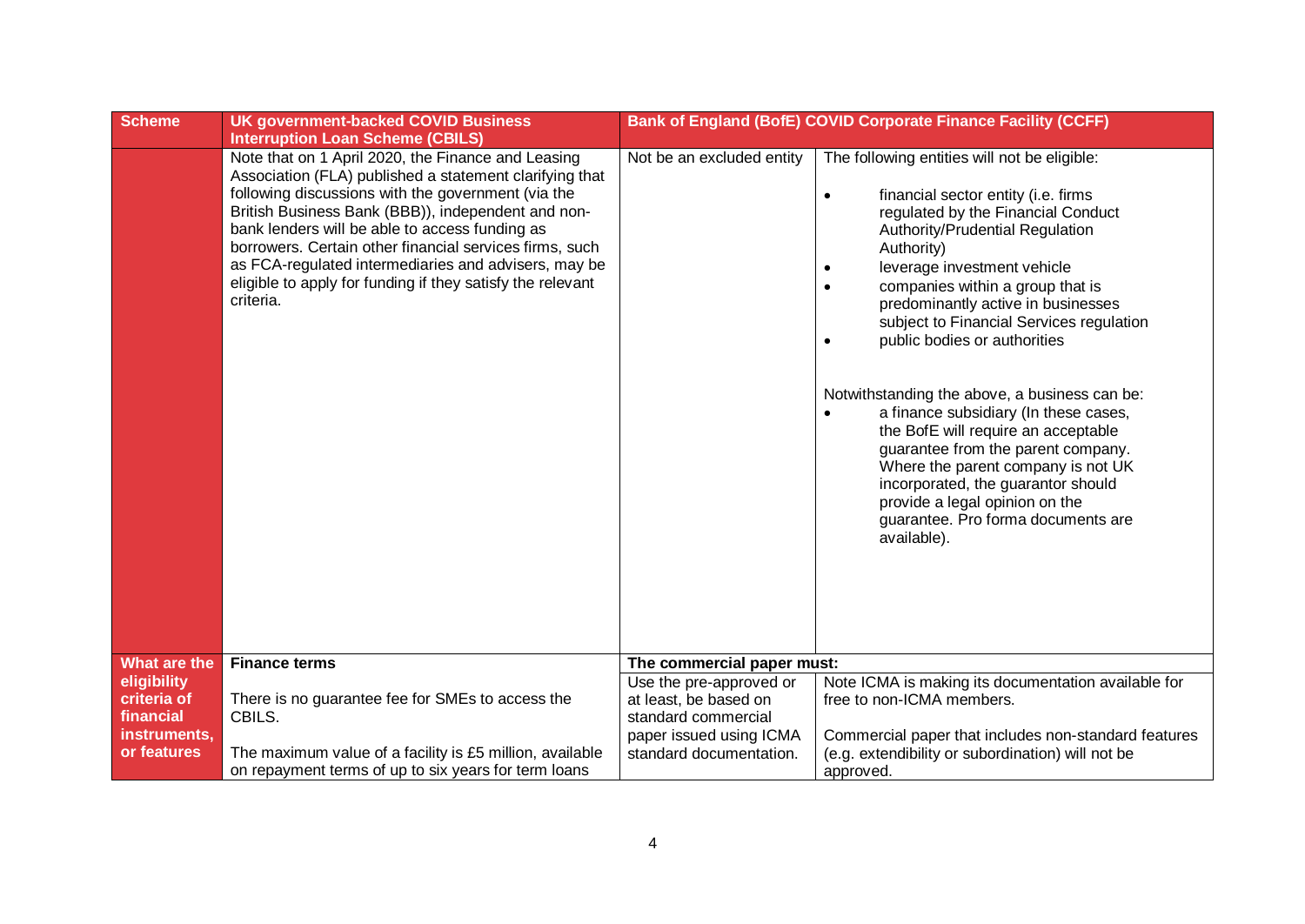| <b>Scheme</b>            | <b>UK government-backed COVID Business</b><br><b>Interruption Loan Scheme (CBILS)</b>                                                                                                                                                                                                                                                                                                                                                                                                |                                                                                                     | <b>Bank of England (BofE) COVID Corporate Finance Facility (CCFF)</b>                                                                                                             |  |
|--------------------------|--------------------------------------------------------------------------------------------------------------------------------------------------------------------------------------------------------------------------------------------------------------------------------------------------------------------------------------------------------------------------------------------------------------------------------------------------------------------------------------|-----------------------------------------------------------------------------------------------------|-----------------------------------------------------------------------------------------------------------------------------------------------------------------------------------|--|
| of the debt<br>facility? | and asset finance. For overdrafts and invoice finance<br>facilities, terms will be up to three years.<br>The government will guarantee to the lender up to 80<br>per cent of net losses should a borrower default. The                                                                                                                                                                                                                                                               |                                                                                                     | The documentation should include key standard terms<br>such as the documentation being governed by English<br>law and being subject to the jurisdiction of the English<br>courts. |  |
|                          | borrower remains 100 per cent liable for the debt.<br>For borrowers, the government will provide a 'Business'<br>Interruption Payment' equivalent to 12 months of<br>interest and fees payable on the facility. Some lenders<br>have confirmed they will not charge an arrangement                                                                                                                                                                                                   | Have a maturity of<br>between one week and<br>12 months                                             | Where longer-term debt is issued, this may be subject<br>to other asset purchase frameworks.                                                                                      |  |
|                          |                                                                                                                                                                                                                                                                                                                                                                                                                                                                                      | Be issued directly into<br>Euroclear and/or<br>Clearstream                                          | Euroclear and Clearstream usually take 10 business<br>days to approve documentation.                                                                                              |  |
|                          | fee or early repayment charge to SMEs taking                                                                                                                                                                                                                                                                                                                                                                                                                                         |                                                                                                     |                                                                                                                                                                                   |  |
|                          | advantage of the CBILS. Fishery, aquaculture and                                                                                                                                                                                                                                                                                                                                                                                                                                     | Be issued in sterling                                                                               |                                                                                                                                                                                   |  |
|                          | agriculture businesses may not be able to benefit from<br>the full Business Interruption Payment.                                                                                                                                                                                                                                                                                                                                                                                    |                                                                                                     | The minimum size of an individual security to be purchased from any individual<br>issuer is £1 million, and offers must be rounded to the nearest £0.1 million.                   |  |
|                          | <b>Security and guarantees</b>                                                                                                                                                                                                                                                                                                                                                                                                                                                       |                                                                                                     | For primary market purchases, the BofE will impose individual issuer limits, the<br>quantum of which depends on differing factors. An indicative guide to the                     |  |
|                          | For facilities under £250,000, no personal guarantees<br>may be taken.                                                                                                                                                                                                                                                                                                                                                                                                               | maximums dependent on ratings is set out below:<br>Rating/equivalent<br><b>Initial issuer limit</b> |                                                                                                                                                                                   |  |
|                          |                                                                                                                                                                                                                                                                                                                                                                                                                                                                                      | A1/P1/F1/R1                                                                                         | Up to £1 billion                                                                                                                                                                  |  |
|                          |                                                                                                                                                                                                                                                                                                                                                                                                                                                                                      | A2/P2/F2/R2                                                                                         | Up to £600 million                                                                                                                                                                |  |
|                          | For facilities above £250,000:<br>Personal guarantees may be required, at the<br>$\bullet$<br>lender's discretion.<br>Principal Private Residence is not to be taken as<br>$\bullet$<br>security.<br>Recoveries where personal guarantees are<br>$\bullet$<br>provided are capped at a maximum of 20 per cent<br>of the outstanding balance of the CBILS facility<br>after the proceeds of business assets have been<br>realised.<br>Facilities under the CBILS can be provided on a | A3/P3/F3/R3                                                                                         | Up to £300 million                                                                                                                                                                |  |
|                          | secured or unsecured basis.                                                                                                                                                                                                                                                                                                                                                                                                                                                          |                                                                                                     |                                                                                                                                                                                   |  |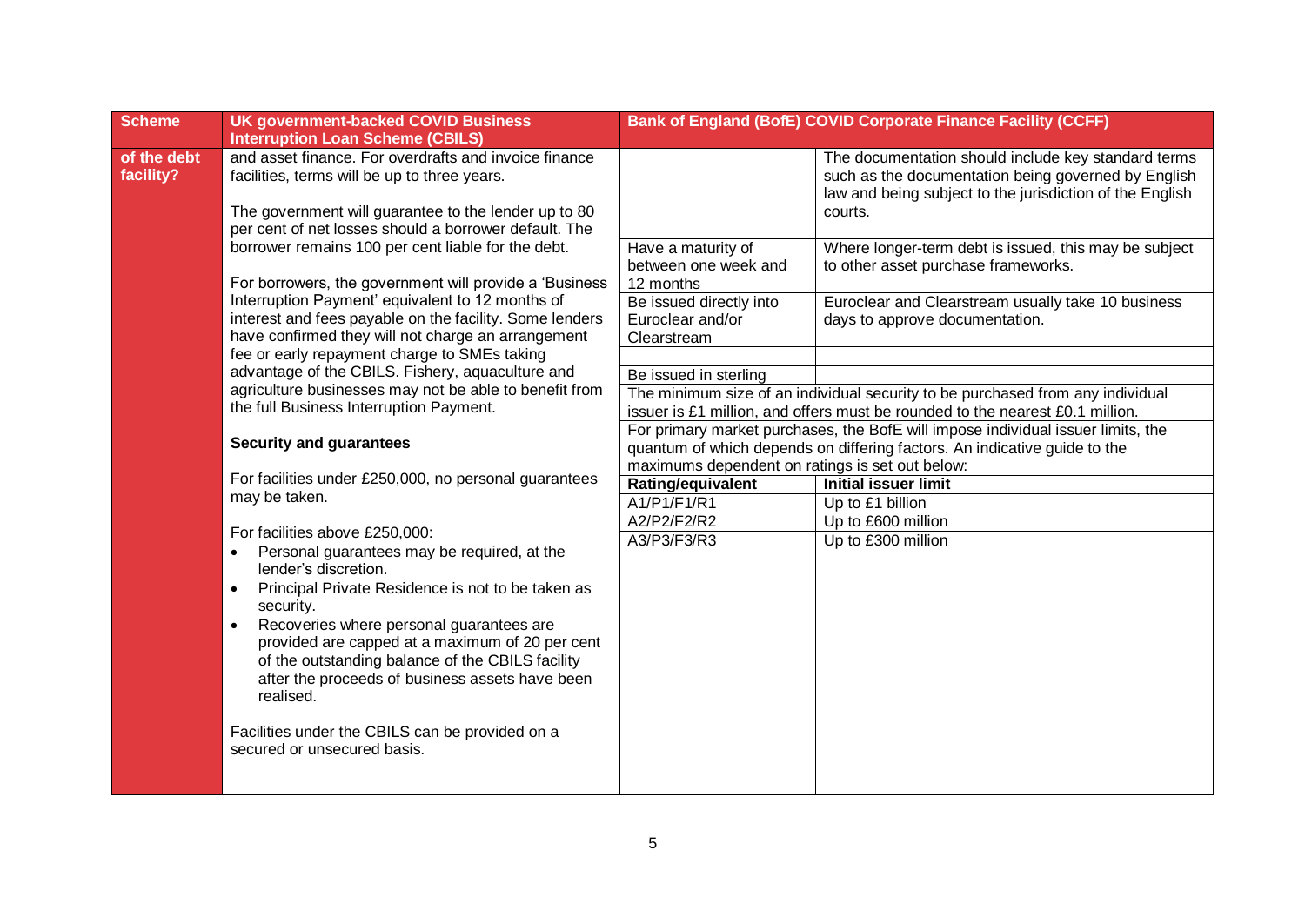| <b>Scheme</b>           | <b>UK government-backed COVID Business</b><br><b>Interruption Loan Scheme (CBILS)</b>                                                                                                                                  | Bank of England (BofE) COVID Corporate Finance Facility (CCFF)                                                                                                                                                                                                                                                                                                                                                                                                                                                                                              |
|-------------------------|------------------------------------------------------------------------------------------------------------------------------------------------------------------------------------------------------------------------|-------------------------------------------------------------------------------------------------------------------------------------------------------------------------------------------------------------------------------------------------------------------------------------------------------------------------------------------------------------------------------------------------------------------------------------------------------------------------------------------------------------------------------------------------------------|
| Procedural<br>items and | <b>Procedural items</b>                                                                                                                                                                                                | <b>Procedural items</b>                                                                                                                                                                                                                                                                                                                                                                                                                                                                                                                                     |
| further<br>information  | Borrowers should approach their own bank, via its<br>website in the first instance. Or, approach one of the<br>40+ accredited lenders.                                                                                 | Offers from issuers to sell commercial paper should be submitted by phone to the<br>BofE's sterling dealing desk between 10am and 11am.                                                                                                                                                                                                                                                                                                                                                                                                                     |
|                         | Rejection from one CBILS accredited lender does not<br>mean an SME is unable to approach other accredited<br>lenders.<br><b>Further information</b><br>From 25 March 2020, the BBB is accelerating                     | The BofE requires issuers wishing to offer securities in the primary market to first<br>contact the BoFE directly to discuss eligibility or submit their completed application<br>to CCFF-applications@bankofengland.co.uk. The application forms are available<br>online. (Note that a guarantee may be needed if the commercial paper is issued by<br>an entity other than the primary entity in the group, and the issuer is not rated as<br>investment grade by credit ratings agencies. Conditions apply to the content or form<br>of that guarantee). |
|                         | accreditation for some existing lenders to be able to<br>provide additional variants of CBILS, and accepting<br>applications for new lenders to undergo accreditation.<br>Lenders must pay a fee to access the scheme. | Eligible counterparties that wish to offer commercial paper to the BofE in the<br>secondary market must confirm the eligibility of specific securities with the BofE<br>prior to offering them for sale, using the template on the BofE's website, and should<br>contact CCFF-applications@bankofengland.co.uk.                                                                                                                                                                                                                                             |
|                         |                                                                                                                                                                                                                        | The BofE aims to confirm the eligibility of commercial paper as soon as possible.<br>Provided confirmation is received from the BofE before 4pm on a working day, the<br>issuer will be able to sell commercial paper to the BofE the next working day via<br>their bank.                                                                                                                                                                                                                                                                                   |
|                         |                                                                                                                                                                                                                        | A confidentiality agreement with the BofE will need to be signed; names of issuers<br>and securities will not be made public.                                                                                                                                                                                                                                                                                                                                                                                                                               |
|                         |                                                                                                                                                                                                                        | Settlement will normally take place on a T+2 basis.                                                                                                                                                                                                                                                                                                                                                                                                                                                                                                         |
|                         |                                                                                                                                                                                                                        | The BofE is able to reject applications without explanation.                                                                                                                                                                                                                                                                                                                                                                                                                                                                                                |
|                         |                                                                                                                                                                                                                        | <b>Further information</b>                                                                                                                                                                                                                                                                                                                                                                                                                                                                                                                                  |
|                         |                                                                                                                                                                                                                        | Where two or more issuers are part of the same group, an aggregate limit may be<br>applied.                                                                                                                                                                                                                                                                                                                                                                                                                                                                 |
|                         |                                                                                                                                                                                                                        | The CCFF will purchase securities at a spread above a reference rate, based on the<br>current sterling overnight index swap (OIS) curve, with spreads set such that pricing                                                                                                                                                                                                                                                                                                                                                                                 |